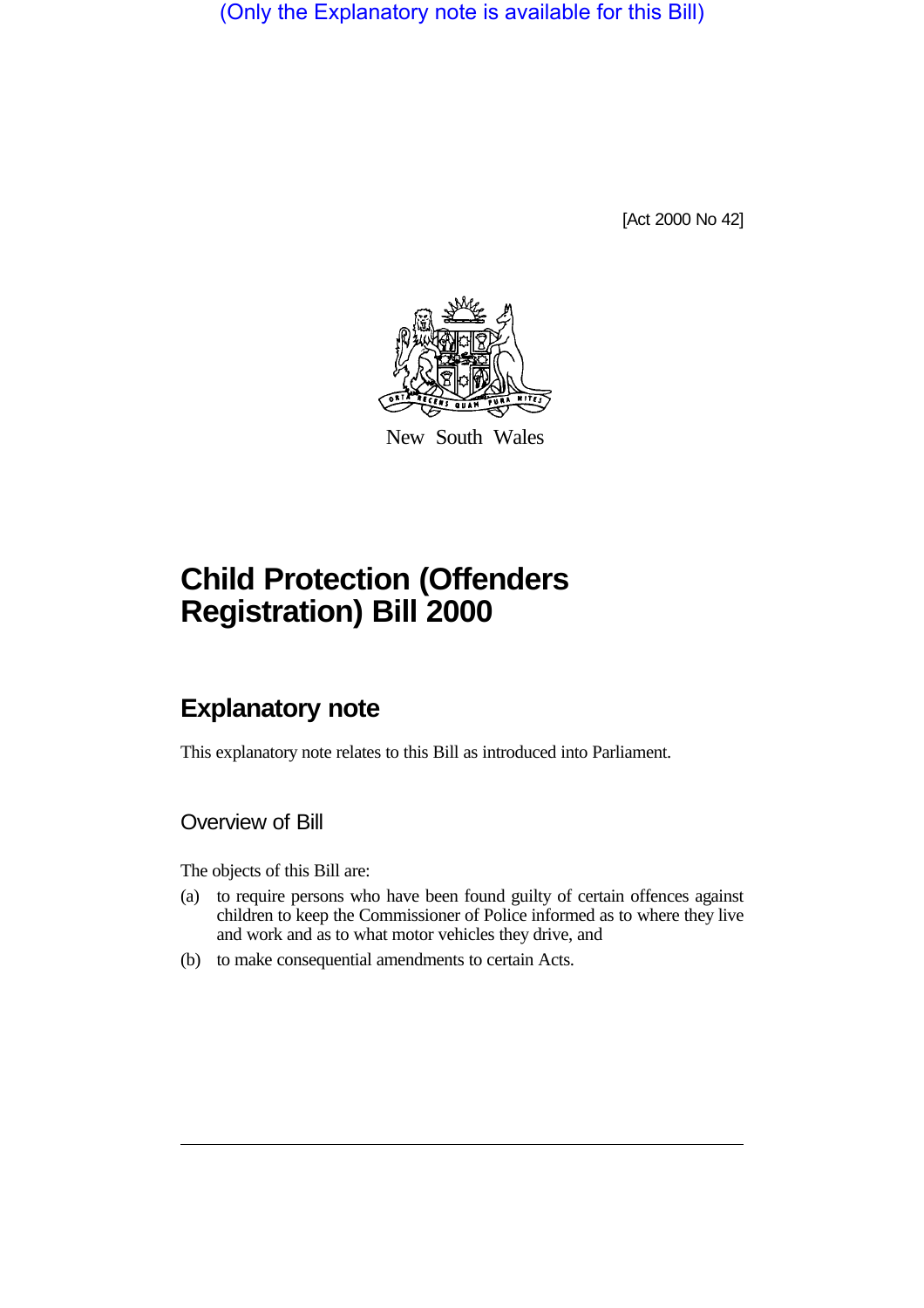Explanatory note

# Outline of provisions

# **Part 1 Preliminary**

**Clause 1** sets out the name (also called the short title) of the proposed Act.

**Clause 2** provides for the commencement of the proposed Act on a day or days to be appointed by proclamation.

**Clause 3** defines certain words and expressions used in the proposed Act, of which the more significant are *existing controlled person* (describing a class of persons to whom the proposed Act will apply in relation to offences committed before its commencement), *registrable offence* (describing the offences in relation to which the provisions of the proposed Act will apply) and *registrable person* (meaning a person who has received a certain kind of sentence in respect of a registrable offence).

# **Part 2 Registration of offenders**

#### **Division 1 Notices to be given**

**Clause 4** requires a court to notify a person whom it has sentenced for a registrable offence of the person's reporting obligations under the proposed Act, and of the consequences that may arise if the person fails to comply with those obligations. The clause also requires the court to notify the Commissioner of Police and the appropriate supervising authority of the fact that it has found the person guilty of such an offence.

**Clause 5** requires a supervising authority to notify a person who has commenced a supervised sentence (that is, a sentence of imprisonment to be served by way of periodic detention or home detention, a community service order or a good behaviour bond requiring supervision) of the person's reporting obligations under the proposed Act, and of the consequences that may arise if the person fails to comply with those obligations.

**Clause 6** requires a supervising authority to notify a person whom it has released from custody of the person's reporting obligations under the proposed Act, and of the consequences that may arise if the person fails to comply with those obligations. The clause also requires the supervising authority to notify the Commissioner of Police of the fact that it has released the person from custody.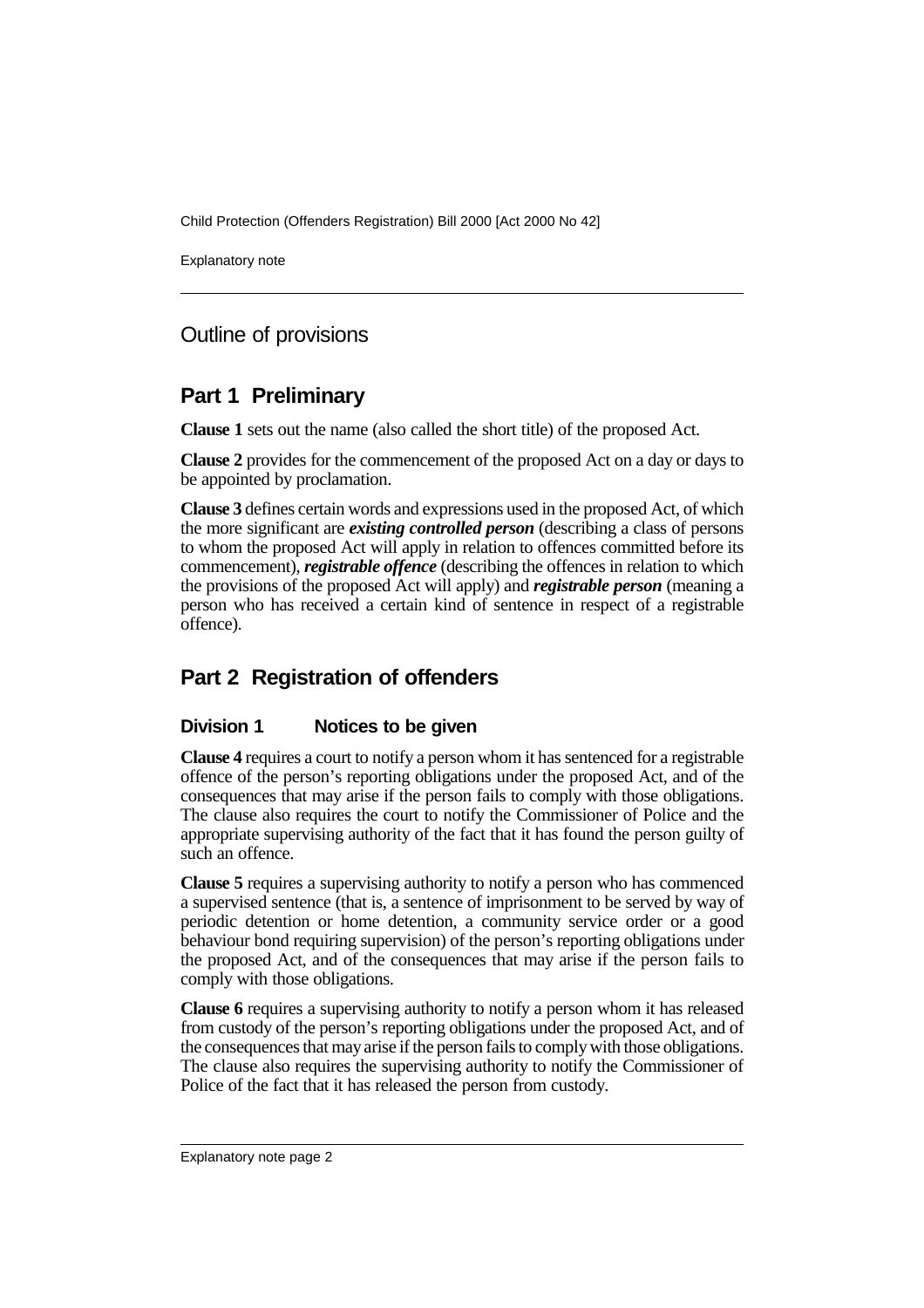Explanatory note

**Clause 7** enables the Commissioner of Police to notify a registrable person of the person's reporting obligations under the proposed Act, and of the consequences that may arise if the person fails to comply with those obligations, if the Commissioner suspects that the person may not be aware of those matters.

**Clause 8** provides that a failure to comply with the requirements of the proposed Division does not affect a registrable person's reporting obligations.

#### **Division 2 Reporting obligations**

**Clause 9** defines *relevant personal information* to mean information as to a registrable person's name, date of birth, residential address, occupation and place of work, as to the make, model, colour and registration number of any motor vehicle regularly driven by the person and as to the offences by reason of which the person is a registrable person.

**Clause 10** requires a registrable person to keep the Commissioner of Police informed as to the relevant personal information that is current in relation to the person.

**Clause 11** requires a registrable person to notify the Commissioner of Police of certain intended absences from New South Wales by the person.

**Clause 12** requires the giving of relevant personal information to be carried out at a police station, to be acknowledged by a police officer and to be given in person (except in the case of a child or a person with a disability that precludes the information being given in person, in which case it may be given by a parent, guardian or carer of the person).

**Clause 13** modifies the procedures set out in clause 12 in relation to all persons who are participants in witness protection programs and to those persons who have been, but are no longer, participants in such programs but whose circumstances the Commissioner of Police believes justify the application of the modified procedures.

**Clause 14** prescribes the period for which a registrable person's reporting obligations continue, ranging from 8 years up to life, depending on the nature of the offence and on whether the registrable person is a repeat offender. In the case of offences committed by children, the periods are generally halved.

**Clause 15** provides for the suspension and extension of reporting obligations in various circumstances.

**Clause 16** enables the Administrative Decisions Tribunal to suspend the reporting obligations of a person whose obligations have continued for at least 15 years and would otherwise continue for life.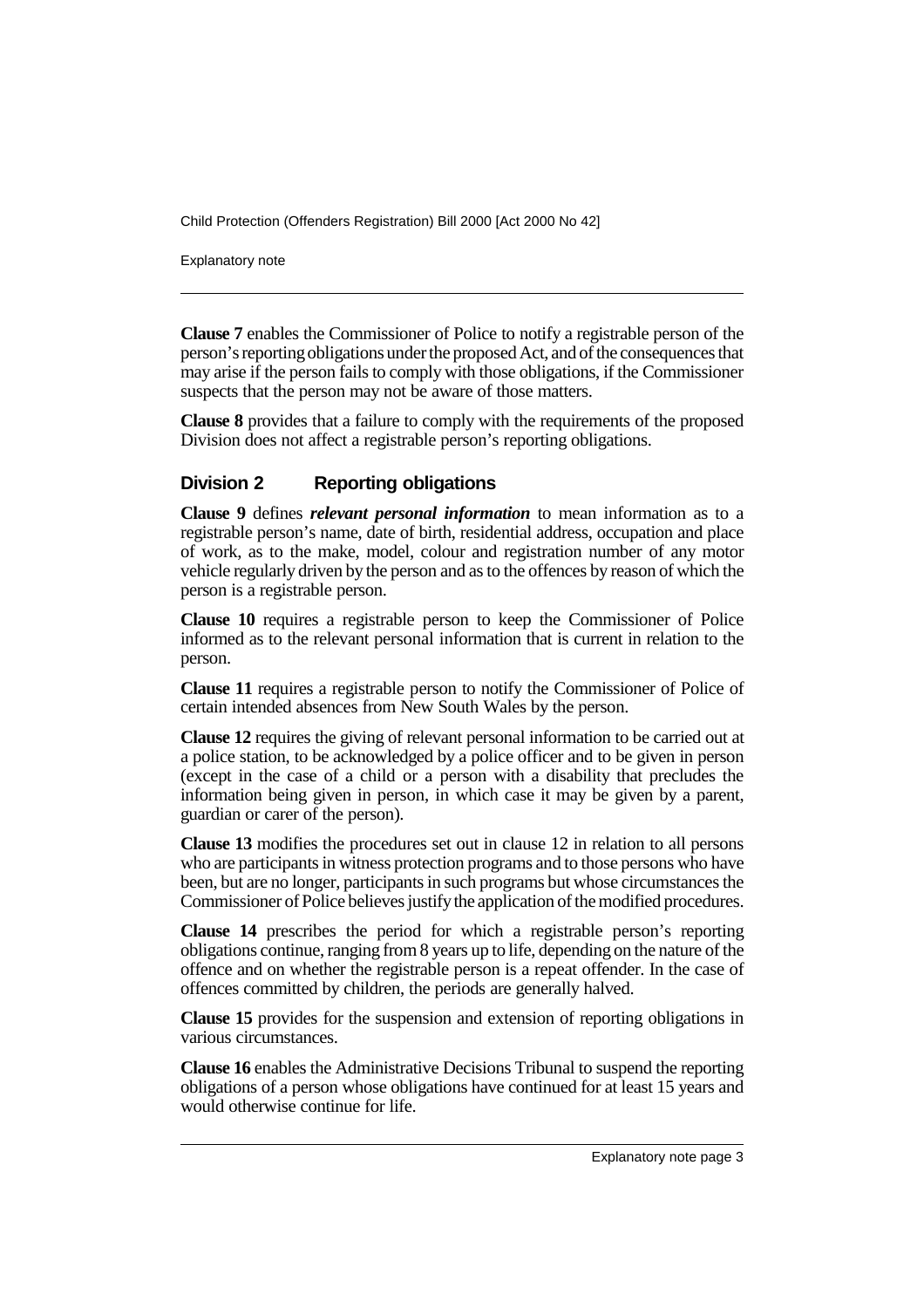Explanatory note

#### **Division 3 Offences**

**Clause 17** makes it an offence for a registrable person to fail to comply with the person's reporting obligations without reasonable excuse. Such an offence is punishable by a penalty of 100 penalty units (\$11,000) or imprisonment for 2 years, or both.

**Clause 18** makes it an offence for a person to furnish false or misleading information in purported compliance with the proposed Part. Such an offence is punishable by a penalty of 100 penalty units (\$11,000) or imprisonment for 2 years, or both.

#### **Division 4 Register of Offenders**

**Clause 19** requires the Commissioner of Police to establish and maintain a Register of Offenders for the purposes of the proposed Part.

### **Part 3 Miscellaneous**

**Clause 20** excludes persons engaged in the administration of the proposed Act from personal liability for acts and omissions that are done or omitted in good faith.

**Clause 21** provides for offences under the proposed Act, or the regulations under the proposed Act, to be dealt with summarily by a Local Court constituted by a Magistrate sitting alone.

**Clause 22** empowers the making of regulations, including regulations creating offences punishable by a penalty of up to 20 penalty units (\$2,200).

**Clause 23** is a formal provision that gives effect to Schedule 1 (Amendment of Acts).

**Clause 24** is a formal provision that gives effect to Schedule 2 (Savings, transitional and other provisions).

**Clause 25** provides for the monitoring by the Ombudsman of the proposed Act, and of any regulations made for the purposes of the proposed Act, and for the preparation by the Ombudsman of a report on the Ombudsman's work and activities under the clause.

**Clause 26** provides for the review of the proposed Act to take place as soon as possible after the completion of the Ombudsman's report referred to in clause 25.